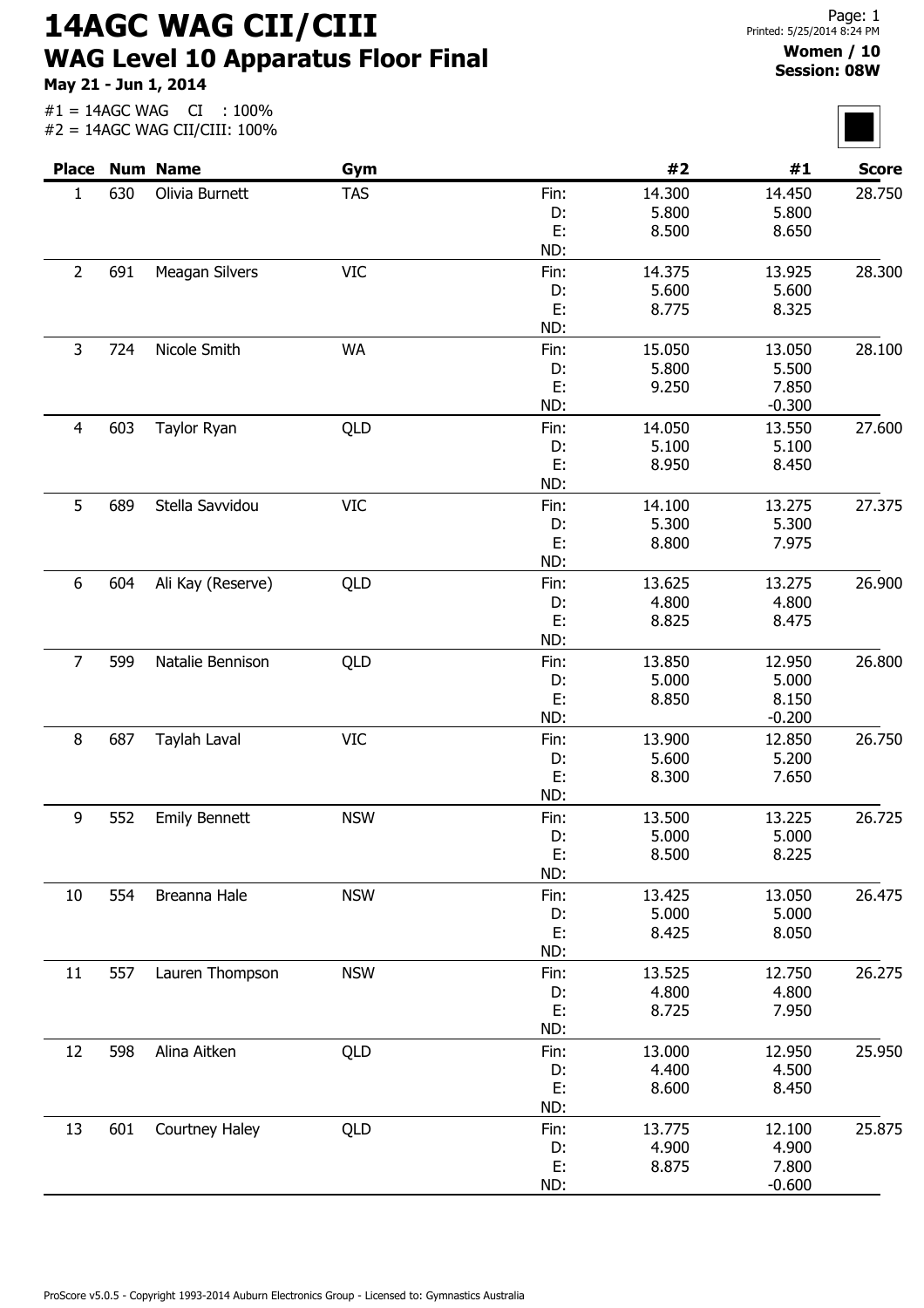14AGC WAG CII/CIII WAG Level 10 Apparatus Floor Final

May 21 - Jun 1, 2014

#1 = 14AGC WAG CI : 100%

## Women / 10 Session: 08W

| <b>Place</b> |     | <b>Num Name</b>              | Gym        |            | #2              | #1              | <b>Score</b> |
|--------------|-----|------------------------------|------------|------------|-----------------|-----------------|--------------|
|              | 617 | Jessica Sammells             | <b>SA</b>  | Fin:       | 12.875          | 12.950          | 25.825       |
| 14           |     |                              |            | D:         | 4.700           | 4.700           |              |
|              |     |                              |            | E:         | 8.175           | 8.250           |              |
|              |     |                              |            | ND:        |                 |                 |              |
| 15           | 600 | Abbie Benstead               | QLD        | Fin:       | 13.100          | 12.700          | 25.800       |
|              |     |                              |            | D:         | 4.400           | 4.400           |              |
|              |     |                              |            | E:         | 8.700           | 8.300           |              |
|              |     |                              |            | ND:        |                 |                 |              |
| 16           | 553 | Breeanna Carter              | <b>NSW</b> | Fin:       | 12.925          | 12.850          | 25.775       |
|              |     |                              |            | D:         | 4.600           | 4.800           |              |
|              |     |                              |            | E:         | 8.325           | 8.050           |              |
|              |     |                              |            | ND:        |                 |                 |              |
| 17           | 605 | Larissa Lum (Reserve)        | QLD        | Fin:       | 12.975          | 12.775          | 25.750       |
|              |     |                              |            | D:         | 4.300           | 4.300           |              |
|              |     |                              |            | E:         | 8.675           | 8.475           |              |
|              |     |                              |            | ND:        |                 |                 |              |
| 18           | 606 | Monica Slack (Reserve)       | QLD        | Fin:<br>D: | 12.500<br>4.700 | 13.050<br>4.800 | 25.550       |
|              |     |                              |            | E:         | 7.800           | 8.250           |              |
|              |     |                              |            | ND:        |                 |                 |              |
| 19           | 723 | Nicole De Vries              | <b>WA</b>  | Fin:       | 13.025          | 12.275          | 25.300       |
|              |     |                              |            | D:         | 4.500           | 4.500           |              |
|              |     |                              |            | E:         | 8.525           | 8.175           |              |
|              |     |                              |            | ND:        |                 | $-0.400$        |              |
| 20           | 688 | Nicole Quine                 | <b>VIC</b> | Fin:       | 12.450          | 12.775          | 25.225       |
|              |     |                              |            | D:         | 4.700           | 4.900           |              |
|              |     |                              |            | E:         | 7.850           | 7.975           |              |
|              |     |                              |            | ND:        | $-0.100$        | $-0.100$        |              |
| 21           | 722 | Olivia Brown                 | <b>WA</b>  | Fin:       | 12.600          | 12.600          | 25.200       |
|              |     |                              |            | D:         | 4.400           | 4.400           |              |
|              |     |                              |            | E:         | 8.200           | 8.200           |              |
|              |     |                              |            | ND:        |                 |                 |              |
| 22           | 602 | Sophie Musgrave              | <b>OLD</b> | Fin:       | 12.725          | 12,400          | 25.125       |
|              |     |                              |            | D:         | 4.200           | 4.200           |              |
|              |     |                              |            | E:         | 8.525           | 8.200           |              |
|              |     |                              |            | ND:        |                 |                 |              |
| 23           | 607 | Breanna Walker (Reserve) QLD |            | Fin:       | 12.525<br>3.900 | 12.425<br>3.900 | 24.950       |
|              |     |                              |            | D:<br>E:   | 8.625           | 8.525           |              |
|              |     |                              |            | ND:        |                 |                 |              |
| 24           | 555 | <b>Stephanie Magiros</b>     | <b>NSW</b> | Fin:       | 12.325          | 12.550          | 24.875       |
|              |     |                              |            | D:         | 4.500           | 4.700           |              |
|              |     |                              |            | E:         | 7.825           | 7.850           |              |
|              |     |                              |            | ND:        |                 |                 |              |
| 25           | 690 | Karina Schiller              | <b>VIC</b> | Fin:       | 12.025          | 12.825          | 24.850       |
|              |     |                              |            | D:         | 4.500           | 4.400           |              |
|              |     |                              |            | E:         | 7.525           | 8.425           |              |
|              |     |                              |            | ND:        |                 |                 |              |
| 26           | 511 | Hannah Breynard              | <b>ACT</b> | Fin:       | 12.600          | 12.225          | 24.825       |
|              |     |                              |            | D:         | 5.300           | 4.900           |              |
|              |     |                              |            | E:         | 7.600           | 7.425           |              |
|              |     |                              |            | ND:        | $-0.300$        | $-0.100$        |              |